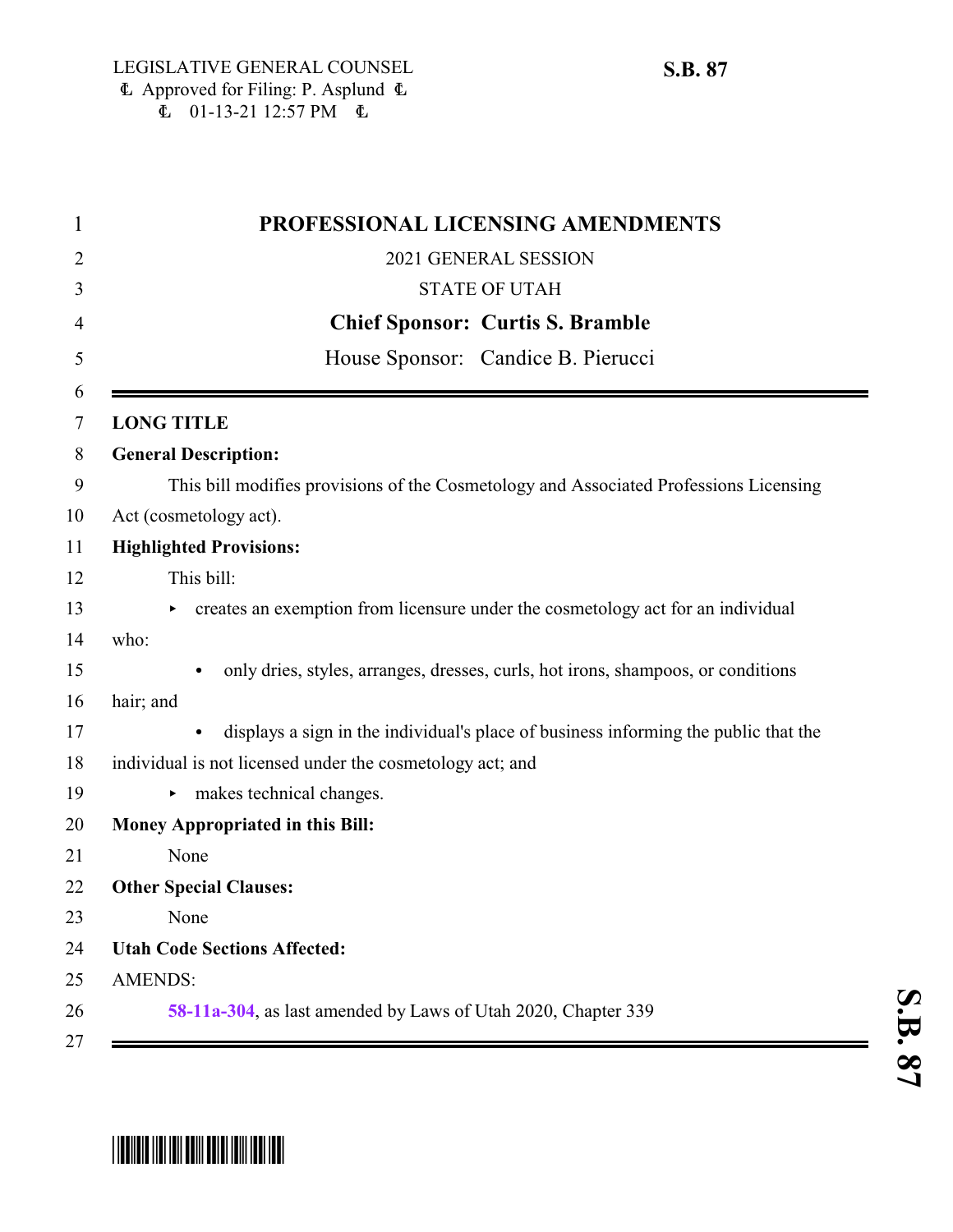<span id="page-1-0"></span>

| 28 | Be it enacted by the Legislature of the state of Utah:                                           |
|----|--------------------------------------------------------------------------------------------------|
| 29 | Section 1. Section 58-11a-304 is amended to read:                                                |
| 30 | 58-11a-304. Exemptions from licensure.                                                           |
| 31 | In addition to the exemptions from licensure in Section $58-1-307$ , the following persons       |
| 32 | may engage in the practice of barbering, cosmetology/barbering, hair design, esthetics,          |
| 33 | master-level esthetics, electrology, or nail technology without being licensed under this        |
| 34 | chapter:                                                                                         |
| 35 | (1) a person licensed under the laws of this state to engage in the practice of medicine,        |
| 36 | surgery, osteopathy, or chiropractic when engaged in the practice of the profession for which    |
| 37 | they are licensed;                                                                               |
| 38 | (2) a commissioned physician or surgeon serving in the armed forces of the United                |
| 39 | States or another federal agency;                                                                |
| 40 | (3) a registered nurse, undertaker, or mortician licensed under the laws of this state           |
| 41 | when engaged in the practice of the profession for which the person is licensed;                 |
| 42 | (4) a person who visits the state to engage in instructional seminars, advanced classes,         |
| 43 | trade shows, or competitions of a limited duration;                                              |
| 44 | (5) a person who engages in the practice of barbering, cosmetology/barbering, hair               |
| 45 | design, esthetics, master-level esthetics, electrology, or nail technology without compensation; |
| 46 | (6) a person instructing an adult education class or other educational program directed          |
| 47 | toward persons who are not licensed under this chapter and that is not intended to train persons |
| 48 | to become licensed under this chapter, provided:                                                 |
| 49 | (a) an attendee receives no credit toward educational requirements for licensure under           |
| 50 | this chapter;                                                                                    |
| 51 | (b) the instructor informs each attendee in writing that taking such a class or program          |
| 52 | will not certify or qualify the attendee to perform a service for compensation that requires     |
| 53 | licensure under this chapter; and                                                                |
| 54 | (c) (i) the instructor is properly licensed; or                                                  |
| 55 | (ii) the instructor receives no compensation;                                                    |
| 56 | (7) a person providing instruction in workshops, seminars, training meetings, or other           |
| 57 | educational programs whose purpose is to provide continuing professional development to          |
| 58 | licensed barbers, cosmetologists/barbers, hair designers, estheticians, master estheticians,     |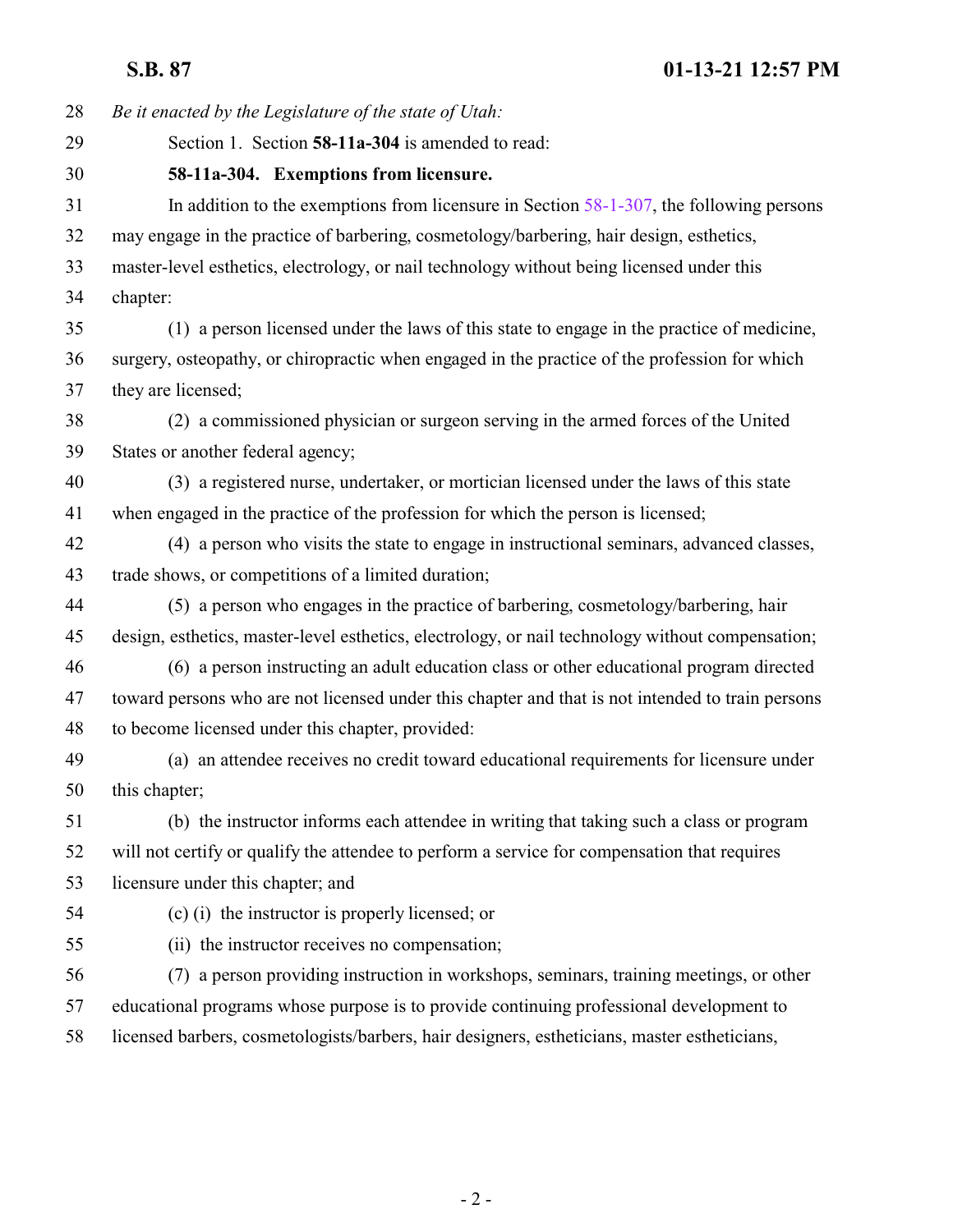## **01-13-21 12:57 PM S.B. 87**

 electrologists, or nail technicians; (8) a person enrolled in a licensed barber, cosmetology/barber, or hair design school when participating in an on the job training internship under the direct supervision of a licensed barber, cosmetologist/barber, or hair designer upon completion of a basic program under the standards established by rule by the division in collaboration with the board; (9) a person enrolled in an approved apprenticeship pursuant to Section [58-11a-306](http://le.utah.gov/UtahCode/SectionLookup.jsp?section=58-11a-306&session=2021GS); (10) an employee of a company that is primarily engaged in the business of selling products used in the practice of barbering, cosmetology/barbering, hair design, esthetics, master-level esthetics, electrology, or nail technology when demonstrating the company's products to a potential customer, provided the employee makes no representation to a potential customer that attending such a demonstration will certify or qualify the attendee to perform a service for compensation that requires licensure under this chapter; (11) a person who: (a) is qualified to engage in the practice of barbering, cosmetology/barbering, hair design, esthetics, master-level esthetics, electrology, or nail technology in another jurisdiction as evidenced by licensure, certification, or lawful practice in the other jurisdiction; (b) is employed by, or under contract with, a motion picture company; and (c) engages in the practice of barbering, cosmetology/barbering, hair design, esthetics, master-level esthetics, electrology, or nail technology in the state: (i) solely to assist in the production of a motion picture; and 79 (ii) for no more than 120 days per calendar year;  $[\text{and}]$  (12) a person who: (a) engages in hair braiding; and (b) unless it is expressly exempted under this section or Section [58-1-307](http://le.utah.gov/UtahCode/SectionLookup.jsp?section=58-1-307&session=2021GS), does not engage in other activity requiring licensure under this chapter[.]; and (13) a person who: (a) dries, styles, arranges, dresses, curls, hot irons, shampoos, or conditions hair; (b) does not cut the hair; (c) does not apply dye to alter the color of the hair; (d) does not apply reactive chemicals to straighten, curl, or alter the structure of the

hair;